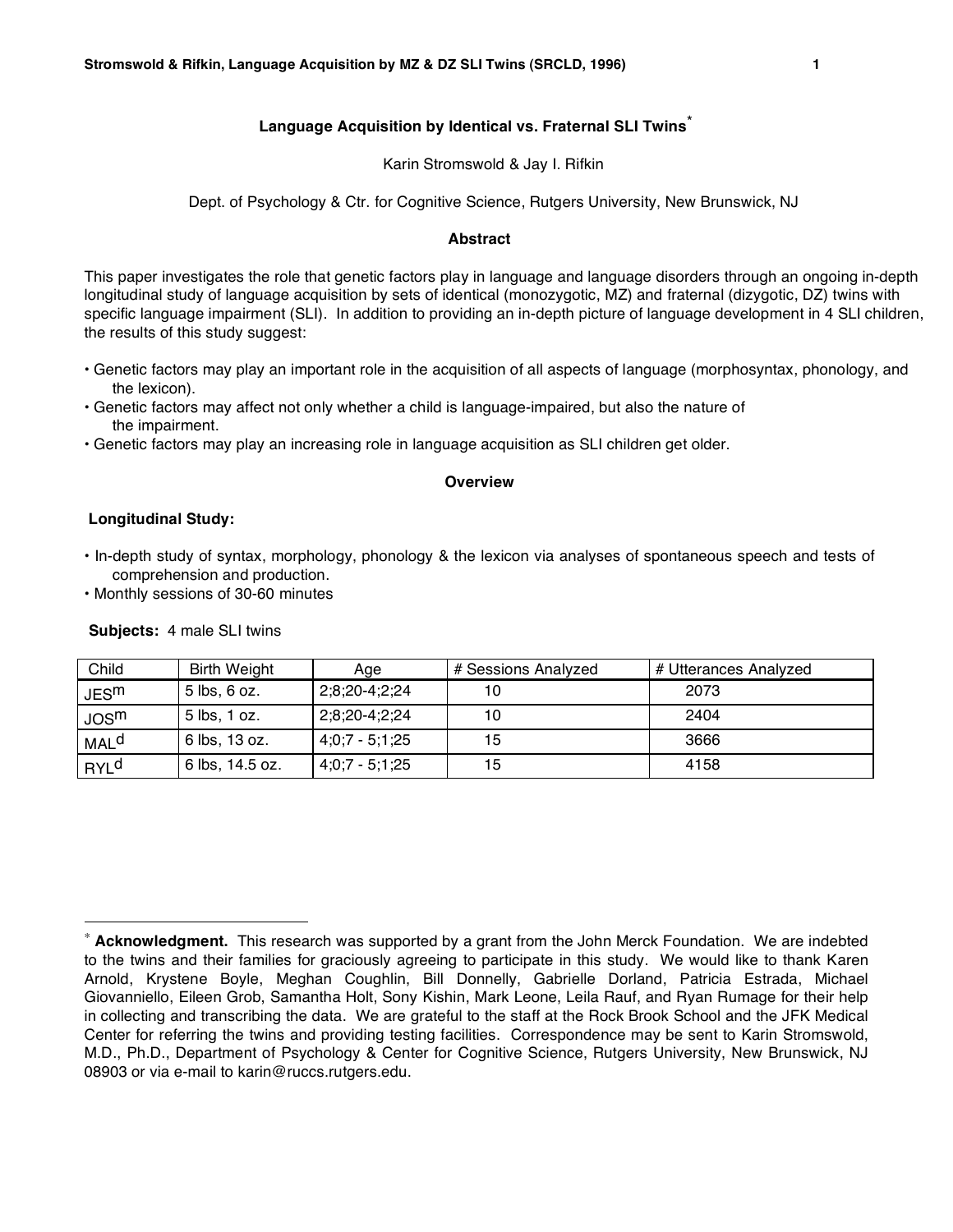### **Developmental Milestones**

| Child            | Smiled* | Sat*    | Walked*          | Hand preference*  |
|------------------|---------|---------|------------------|-------------------|
| JES <sup>m</sup> | 4 mos   | 8 mos   | $12 \text{ mos}$ | 24 mos (R)        |
| JOS <sup>m</sup> | 4 mos   | 8 mos   | 17 mos           | 24 mos (R)        |
| MAL <sup>d</sup> | 4 mos   | 6 mos   | $12 \text{ mos}$ | $\sim$ 24 mos (R) |
| RYL <sup>d</sup> | 4 mos   | 6-7 mos | 13 mos           | ambidex.          |

### **Language History:**

| Child                  | Age of First Word*                       | Age of First 2-<br>Word Utterance* | Family history of<br>language disorder  |
|------------------------|------------------------------------------|------------------------------------|-----------------------------------------|
| JES <sup>m</sup>       | $\sim$ 2 years                           | $\sim$ 2 years                     | older brother                           |
| JOS <sup>m</sup>       | $\sim$ 2 years                           | $\sim$ 2 years                     | older brother                           |
| <b>MAL<sup>d</sup></b> | $\sim$ 2 years                           | $\sim$ 2.5 years                   | older brother, aunt,<br>3 first cousins |
| <b>RYL<sup>d</sup></b> | 1.5 years (but stopped) $\sim$ 2.5 years |                                    | older brother, aunt,<br>3 first cousins |

key:  $m =$  Monozygotic twin,  $d =$  Dizygotic twin,  $\vec{r} =$  Parental report

### **Morphosyntax**

### **Morphosyntactic Measures of Speech of Spontaneous Speech:**

#### **MLU** (see graphs)

In morphemes:  $MZ r = .92, p < .001$ ;  $DZ r = .36, p > .20$ In words: MZ  $r = .85$ ,  $p < .002$ ; DZ  $r = .07$ ,  $p > .80$ 

## **Brown's 14 grammatical morphemes** (see table)

Although the twins occasionally used some of these morphemes, they do not use them in 90% of obligatory contexts. The order in which the twins began using Brown's morphemes regularly  $(= 4)$ times/transcript) was similar to the order of mastery reported for normally developing children.

### **Subject-Aux Inversion in questions** (see graphs)

Like normally developing children, the SLI twins rarely failed to invert.

### **Overregularization (Past tense & plural)** (see graphs and tables)

The twins overregularized more frequently than is generally reported for normally developing children. If lexical versions of be, do, and have and "no change" past tense verbs are included in the denominator, the overall regularization rates were:

JES: 10.2% (4/39) JOS: 14.9% (7/47) MAL: 17.7% (53/229) RYL: 23.1% (24/104)

### **(Pronominal) Case**

Pronominal case errors were fairly frequent. Most of the errors involved using accusative case in nonaccusative settings. Only RYL made an appreciable number of errors using non-accusative case in accusative settings.

# **Plurality** (see graphs)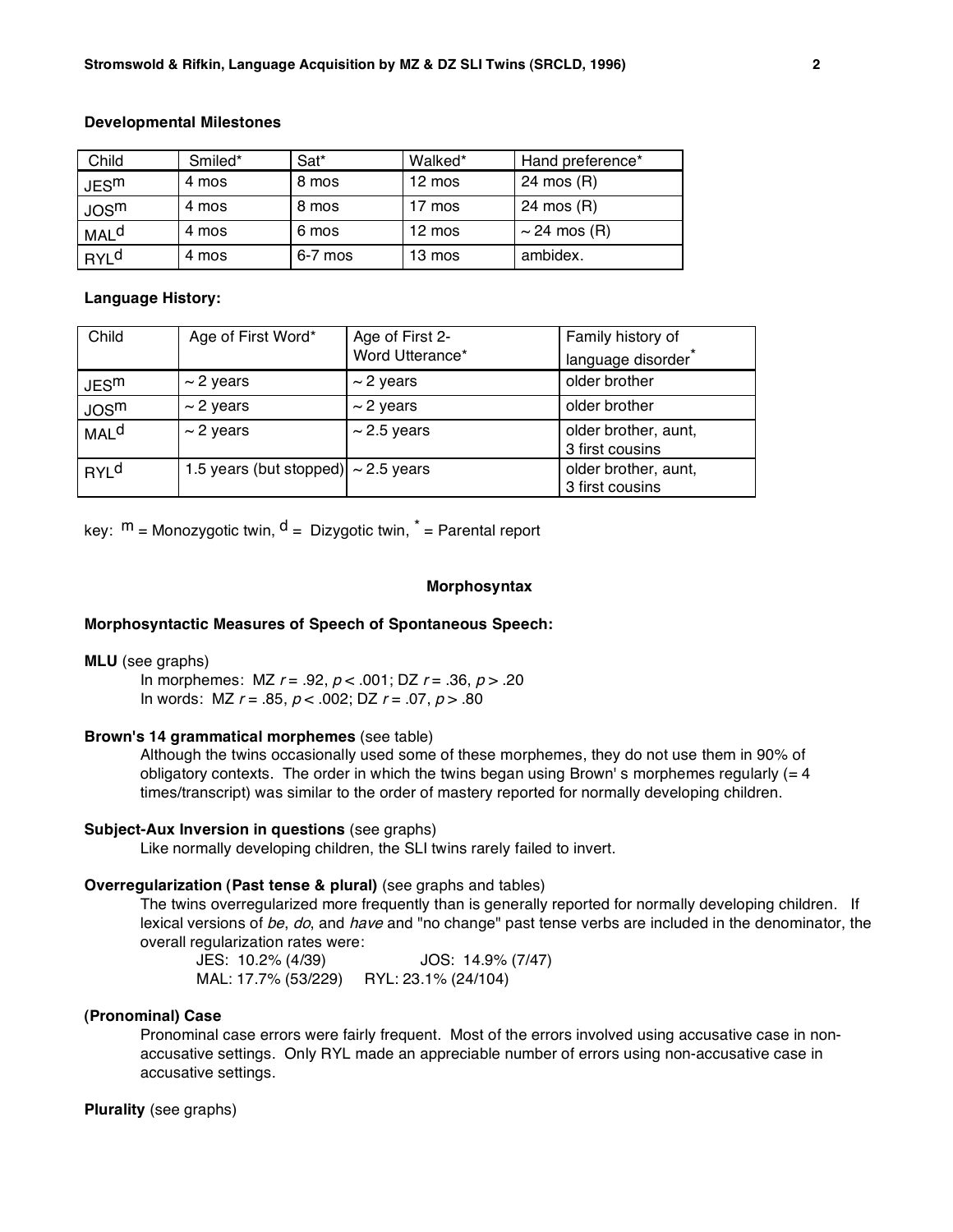The rate of including a plural morpheme that was not allowed (e.g., a cats, this cats, one cats) was greater than the rate of omitting an obligatory plural morpheme (e.g., *\*two cat, these cat, many cat*). The overall error rates were:

Singular: JES: 3.0% (5/198) JOS: 5.7% (12/210) MAL: 2.4% (11/468) RYL: 0.1% (1/803) Plural: JES: 27.8% (11/40) JOS: 10.3% (3/29) MAL: 22.2% (30/135) RYL: 38.2% (42/110)

### **Tense/Agreement**

Omitting the past tense morpheme in obligatory contexts was much more common than supplying it when it wasn't required. Both types of agreement errors were found (e.g., the cats eats this, a cat eat this). This probably is partially a reflection of children's problems with plural inflection.

### **Morphosyntactic Tests**

### **Berko plural production test ("wug" test)**

JES (4;0.16): 56% (10/18); JOS (4;0.16): 6% (1/18) MAL (5;0.25): 69% (11/16); RYL (5;0.25): 69% (11/16)

### **Singular/Plural comprehension test:**

JES (4;2.24): 44% (7/16); JOS (4;2.24): 38% (6/16) MAL (4;8.21): 81% (13/16); RYL (4;11.22): 50% (8/16)

#### **Preposition comprehension test (semantically reversible)**

JES (3;8.9): 75% (6/8); JOS (3;8.9): 68% (5/8) MAL (4;7.25): 100% (8/8); RYL (4;9.21): 38% (3/8)

#### **Active/Passive comprehension test (semantically reversible)**

| JES (4;4.13) | Actives: 93% (14/15)                        | Passives: 80% (12/15) |
|--------------|---------------------------------------------|-----------------------|
| JOS (4:4.13) | Actives: 87% (13/15)                        | Passives: 73% (11/15) |
| MAL (4:7.25) | Actives: 100% (11/11) Passives: 94% (16/17) |                       |
| RYL (4:9.21) | Actives: 100% (14/14) Passives: 15% (2/13)  |                       |

#### **Wh-question comprehension test**

JES (4;0.16): 60% (18/30); JOS (4;0.16): 73% (22/30) MAL (5;8.12): 100% (30/30); RYL (5;8.12): 90% (27/30)

## **The Lexicon**

#### **Type/Token Ratios**

MZ  $r = .77, F(1, 8) = 11.80, p < .009$ ; DZ  $r = .01, F(1, 12) = 0.00, p > .90$ 

#### **Rescorla (1989) Parental Checklist**

JES (3;0): 277/309; JOS (3;0): 263/309 (Concordance rate = 93%) MAL (4;7): 293/309; RYL (4;7): 66/309 (Concordance rate = 88%)

#### **Lexical Retrival** (Animal naming task)

JES (4;4.13): 6 animals; JOS (4;4.13): 4 animals MAL (5;4.3): 13 animals; RYL (5;4.3) : 6 animals

#### **Phonology**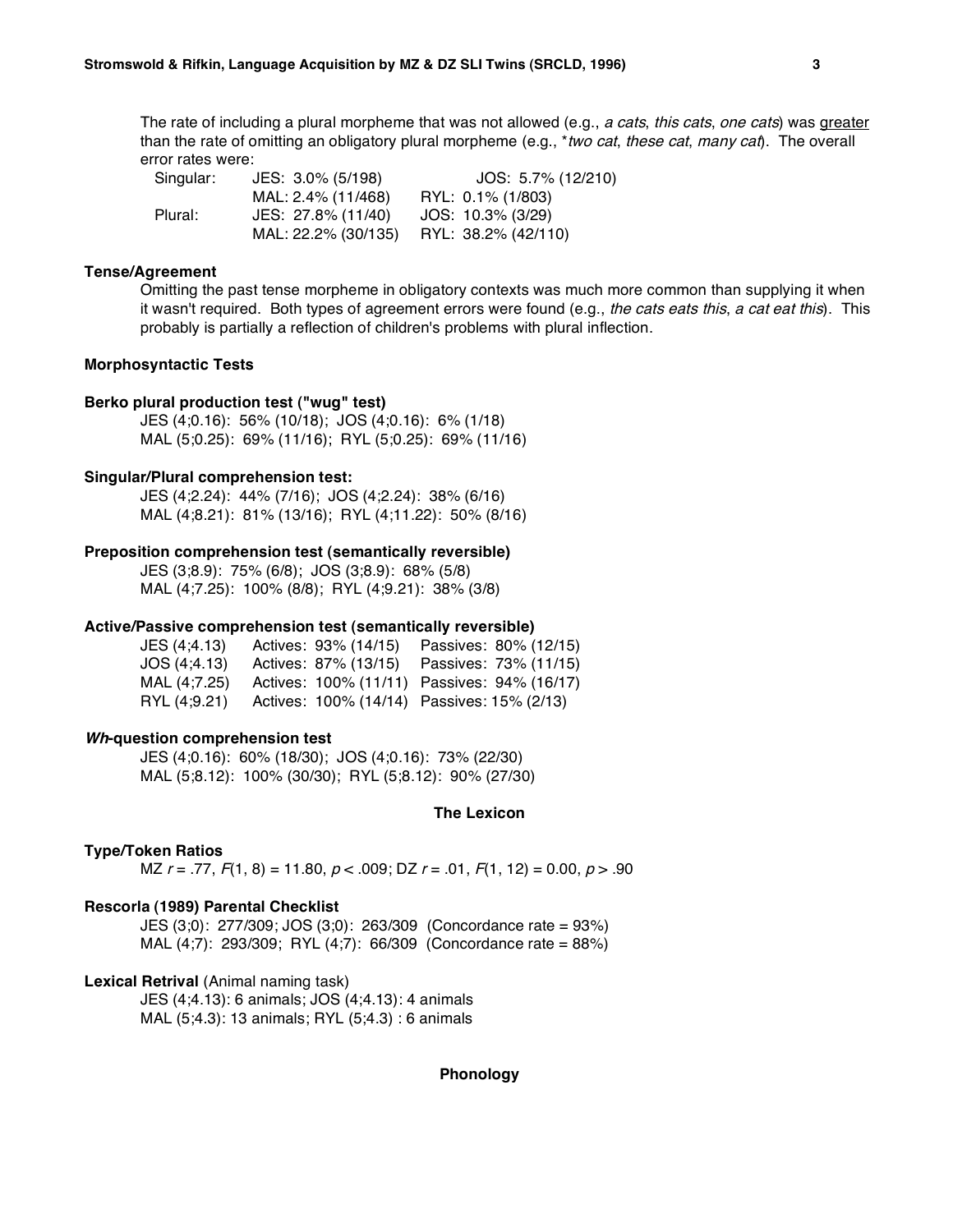# **Minimal Pairs Test Indiana University School of Medicine Minimal Pairs Test:**

JES (4;1.10 & 4;2.24): 98% (78/80); JOS (4;1.10 & 4;2.24): 95% (76/80) MAL (5;2.27): 100% (80/80); RYL (5;2/27): 90% (72/80) (confused /k/ and /g/)

## **Phonetic Inventory Concordance Rates (see Table)**

The phonetic inventories of the MZ twins do not appear to be more concordant that the DZ twins. This may reflect the relatively small number of utterances analyzed (25).

# **Major Phonological Processes Common to MZ and DZ Twins**

- Simplification of Liquids (liquid gliding, liquid vocalization, and liquid deletion)
- Consonant Cluster Reduction (syllable onsets and codas)
- Final Consonant Deletion
- Stopping (fricative or affricate replaced by a stop, usually its homorganic counterpart)
- Unstressed Syllable Deletion (often with compensatory lengthening of previous stressed vowel, or incorporation of the syllable's consonants into surrounding syllable structure)

## **Primarily Phonological MZ Twin Processes**

- Initial Consonant Deletion (Appears to be more common in JOS's speech. Occurs primarily before high front vowels /i/ and /I/.)
- Onset Creation (Insertion of a onset or replacement of a glide in onset position with a consonant, usually the same as one in a later coda position.)

# **Primarily Phonological DZ Twin Process**

• Velar Fronting: Shift of place of articulation of an onset from velar to alveolar or sometimes labial. Though all the twins do some fronting, velar fronting is particularly prevalent in MAL and RYL's onsets.

# **Examples of Less Common Phonological Processes**

- Substitutions
	- Dental -> Alveolar, less commonly Alveolar -> Dental.
	- Stop -> Fricative, Affricate -> Fricative.
- Cluster Creation (addition of a segment to an onset or coda)

## **Summary & Conclusions**

- For the most part, the SLI twins make similar types of errors as normally developing children. In general, the SLI twins' make more omission errors than normally developing children (e.g., Brown's grammatical morphemes). For most types of errors that are not errors of omission, the SLI twins' error rates are similar to those reported for normal children (e.g., subject-auxiliary inversion errors). However, for some types of non-omission errors (e.g., overregularization errors such as *mouses*, subject verb agreement errors such as they eats, and plurality errors such as that boys), the SLI twins make more errors than normally developing children.
- Generally, the order in which the SLI twins acquire aspects of morphosyntax, phonology, and the lexicon is similar to that of normal children, though the time course is slowed considerably.
- Genetic factors may play an important role in the acquisition of many aspects of language (morphosyntax, phonology, and the lexicon). The MZ-DZ discrepancies seem to be greater for morphosyntax and the lexicon than for phonology, but this may reflect the smaller sample sizes for phonological analyses.
- Genetic factors may affect not only whether a child is language-impaired, but also the nature of the impairment. This is relevant for interpretting the results of twin studies in which twins are classified as either concordant or disconcordant. Even though both sets of twins are concordant for SLI, the MZ twins are more similar to one another than are the DZ twins.
- As the twins have gotten older, the MZ twins continue to resemble each other to a considerable extent, whereas the DZ twins are becoming increasingly different (e.g., one DZ twin has even been mainstreamed much of the day and the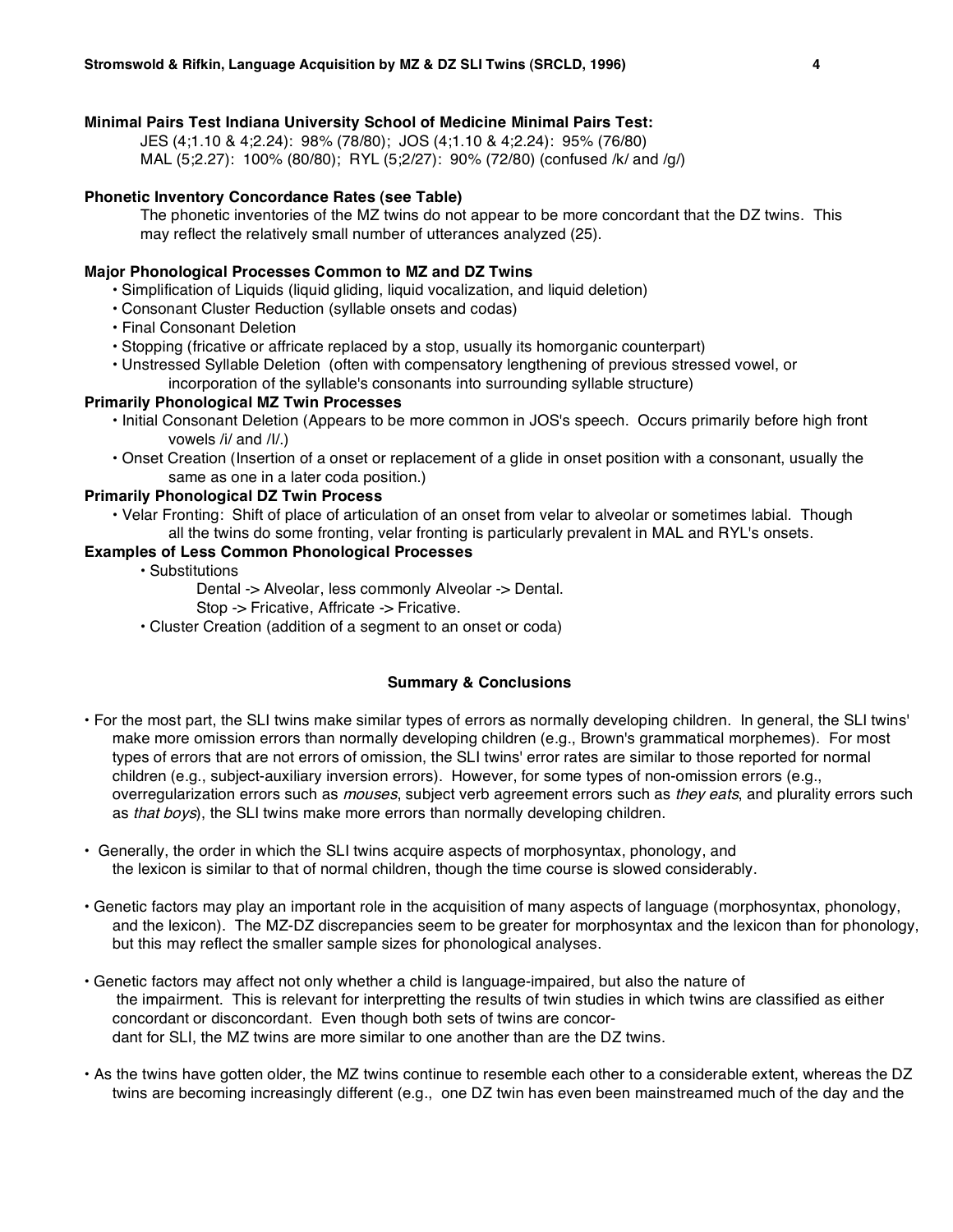other remains in a school for language-impaired children). This suggests that genetic factors may play an increasing role in language acquisition as SLI children get older.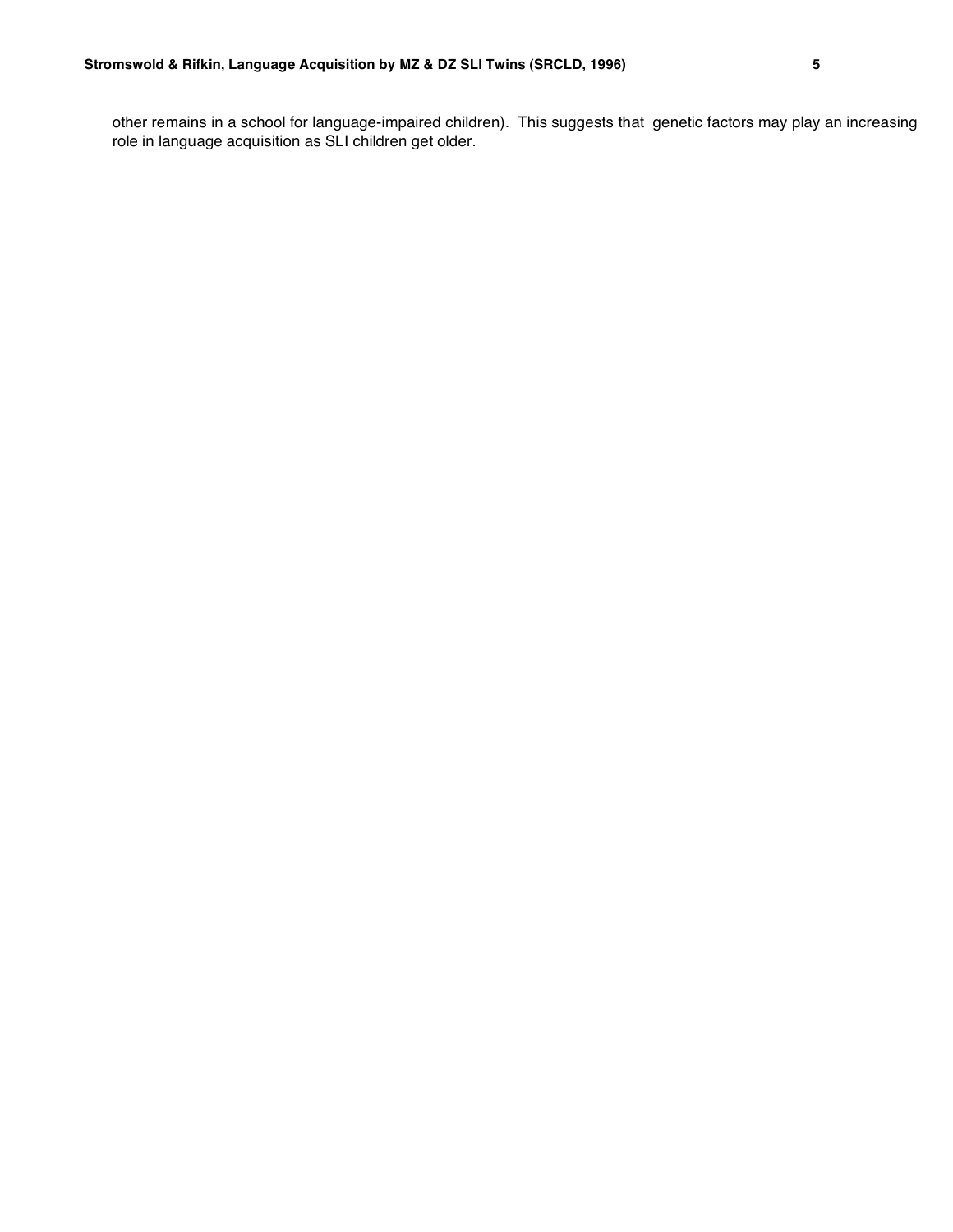

MLU in Morphemes (DZ Twins)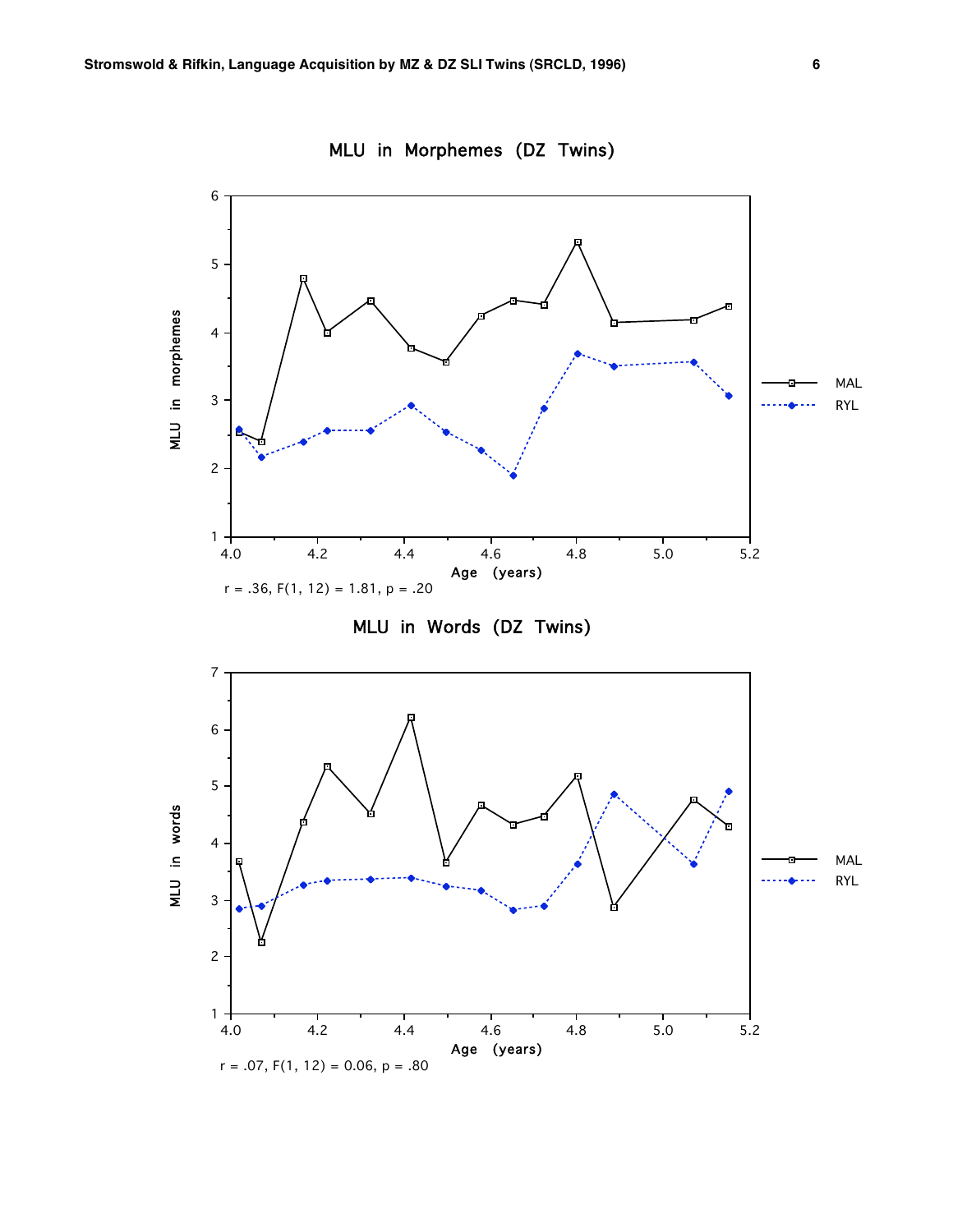$r = .85, F(1, 8) = 20.78, p = .002$ 



MLU in Morphemes (MZ Twins)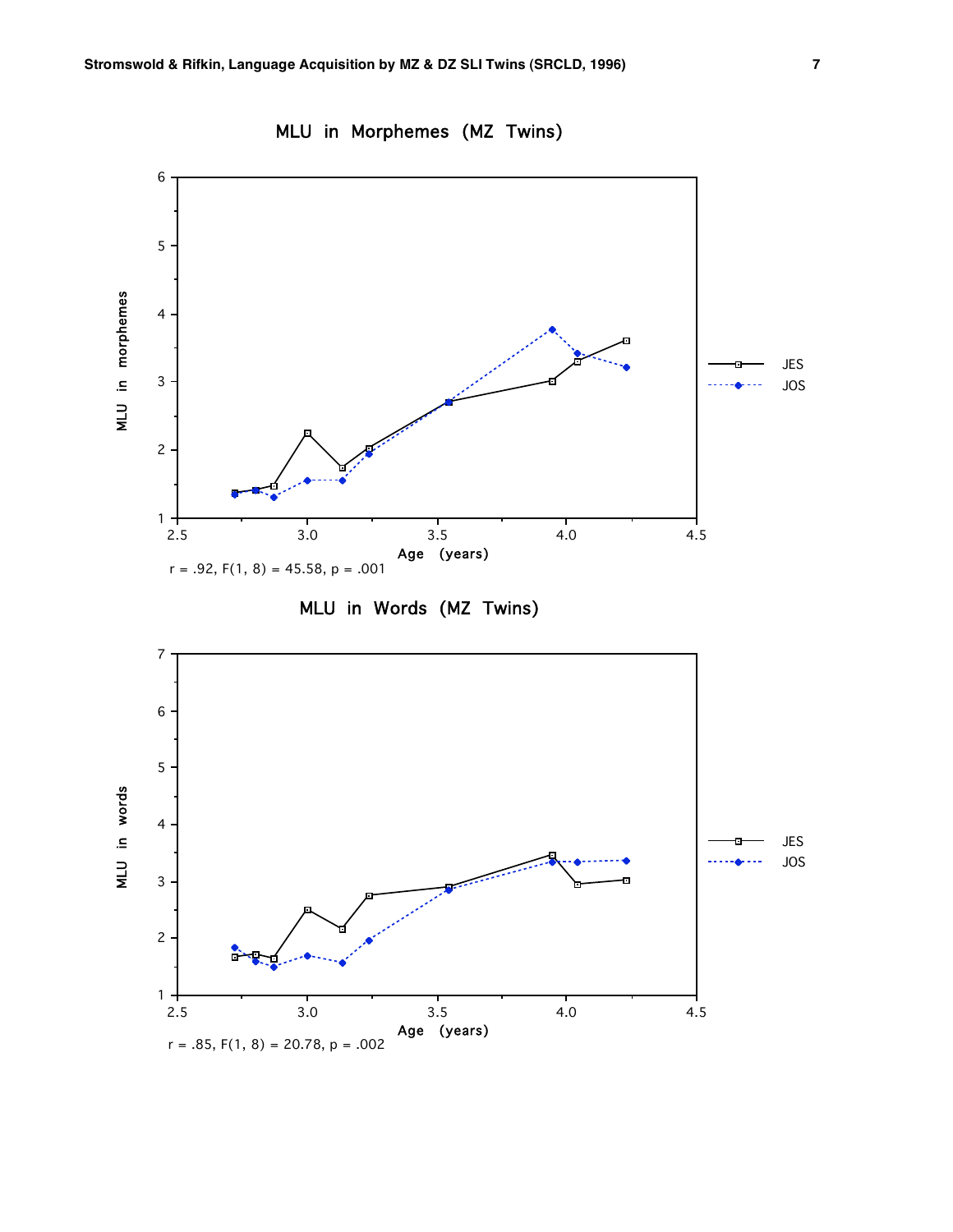|  |  | <b>Brown's 14 Grammatical Morphemes</b> |  |  |
|--|--|-----------------------------------------|--|--|
|--|--|-----------------------------------------|--|--|

|                                  |               | ΜZ            | <b>DZ</b>    |               |  |
|----------------------------------|---------------|---------------|--------------|---------------|--|
| <b>Morpheme</b>                  | <b>JES*</b>   | <b>JOS*</b>   | MAL*         | RYL*          |  |
| -ing                             | 3;1.20        | 3;6.16        | $\leq 4;0.7$ | ≤ 4;0.7       |  |
| plural                           | 2;10.13       | 3;1.20        | $\leq 4;0.7$ | $\leq 4;0.7$  |  |
| in                               | 3;11.9        | 3;11.9        | $\leq 4;0.7$ | $\leq 4;0.7$  |  |
| on                               | 4;2.24        | 3;11.9        | $\leq 4;0.7$ | 4;2.0         |  |
| possessive                       | 3;11.9        | 2;9.18        | $\leq 4;0.7$ | 4;2.0         |  |
| regular past                     | NA by 4;2.24  | 3;11.9        | $\leq 4;0.7$ | 4;0.26        |  |
| irregular past                   | 3;11.9        | 3,11.9        | $\leq 4;0.7$ | $\leq 4;0.7$  |  |
| regular 3rd person<br>singular   | NA by 4;2.24  | 3;11.9        | $\leq 4;0.7$ | NA by 4;10.18 |  |
| a, the                           | $\leq 2;8.20$ | $\leq 2;8.20$ | $\leq 4;0.7$ | $\leq 4;0.7$  |  |
| contractible copula be           | 3;1.20        | 3;6.16        | $\leq 4,0.7$ | ≤ 4;0.7       |  |
| contractible auxiliary be        | 4;0.16        | 3,11.9        | 4;2.0        | ≤ 4;0.7       |  |
| uncontractible copula be         | 3;11.9        | 3;11.9        | $\leq 4,0.7$ | 4;0.26        |  |
| uncontractible auxiliary<br>be   | 4;2.24        | NA by 4;2.24  | 4;2.22       | NA by 4;10.18 |  |
| irregular 3rd person<br>singular | NA by 4;2.24  | NA by 4;2.24  | $\leq 4;0.7$ | 4;3.27        |  |

≤ = At or beforeNA = Not Acquired

 $*$  Acquisition = 4 uses in a single transcript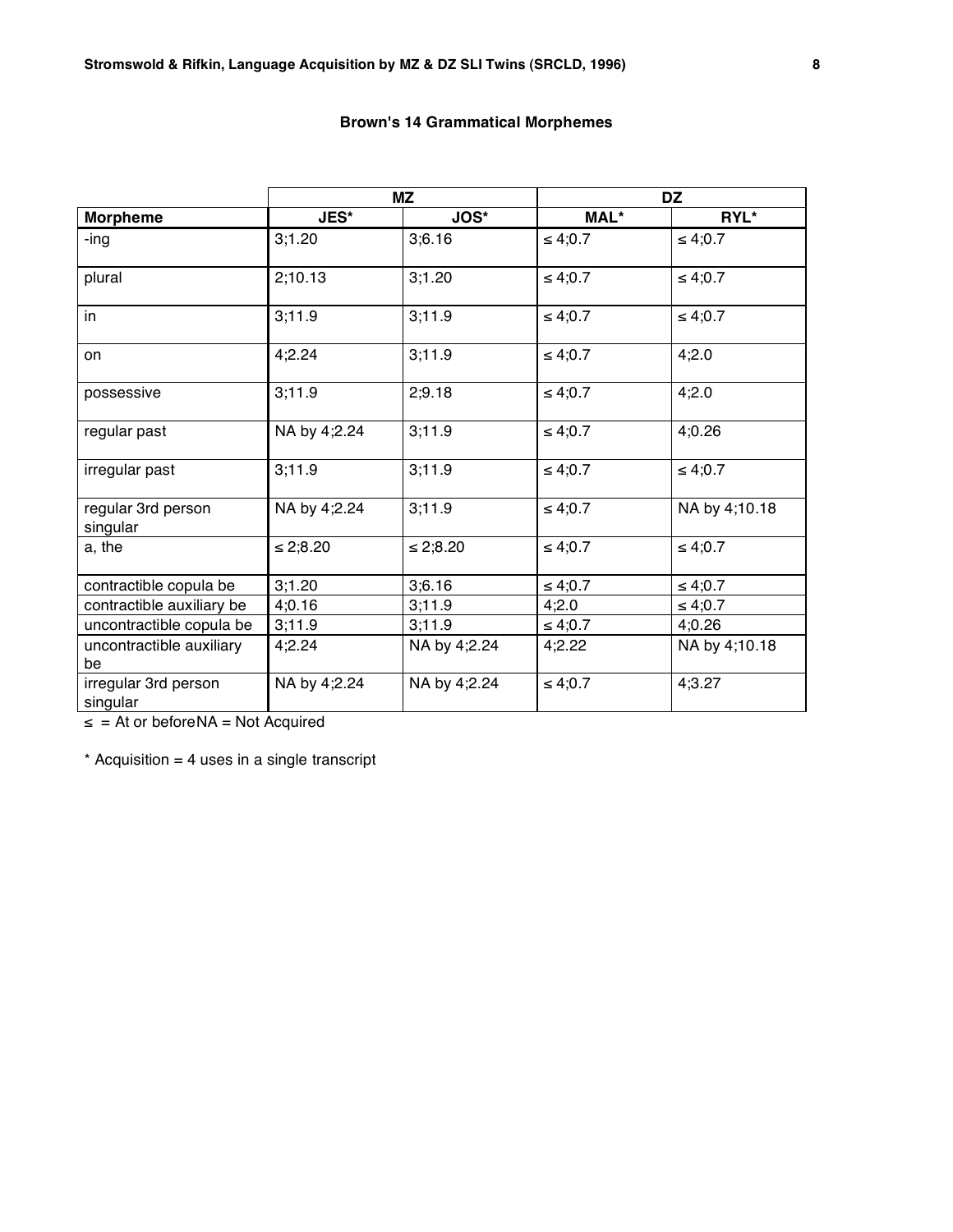

Subject-Auxiliary Inversion in Questions (MZ Twins)

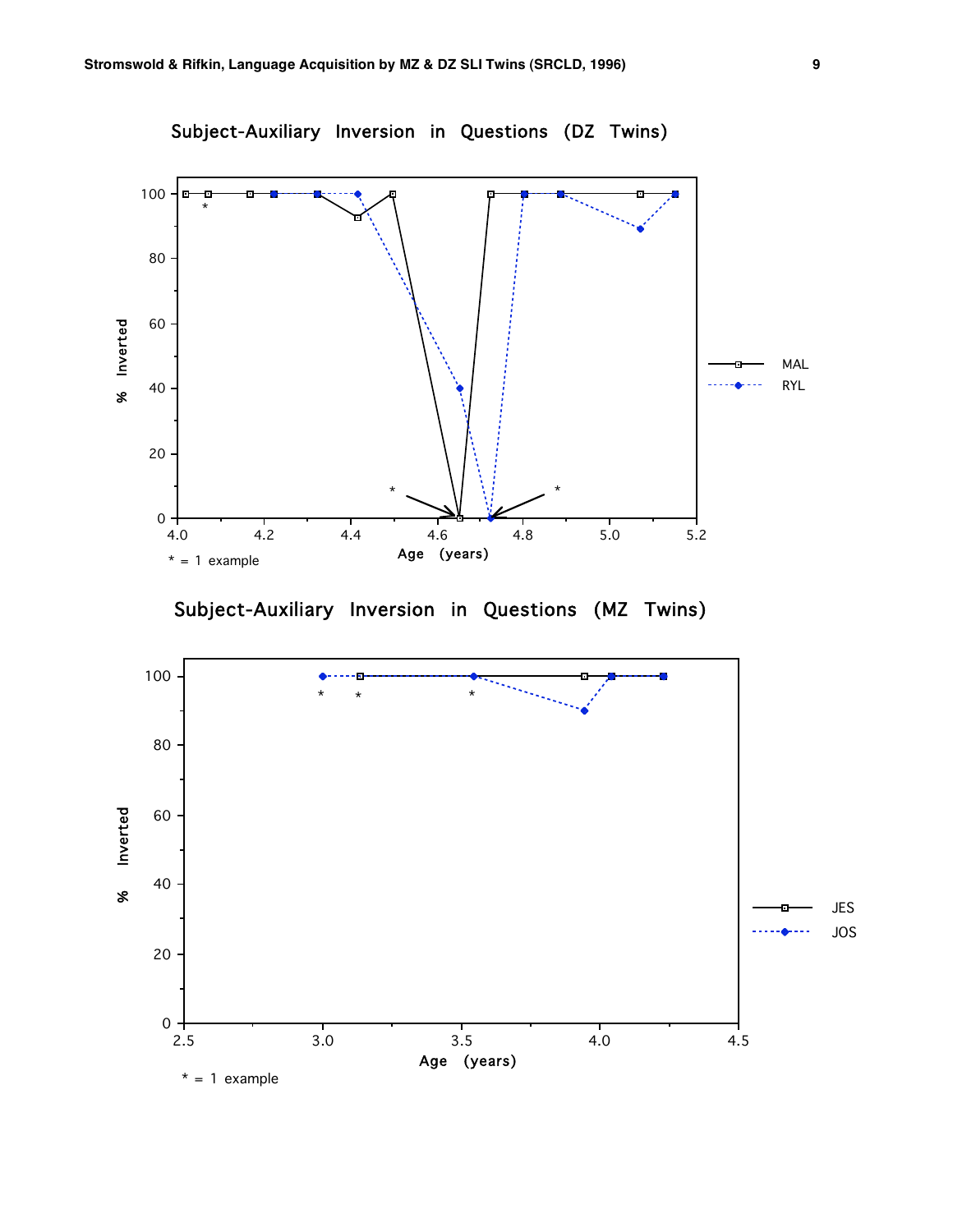|               | <b>MAL</b>                                 |           | <b>RYL</b>                           |           |
|---------------|--------------------------------------------|-----------|--------------------------------------|-----------|
| Age           | Overregularized                            | Irregular | Overregularized                      | Irregular |
| 4;0;7         | 1 houses (hausiz)                          | 5 verbs   | 1 reindeers                          | 0 verbs   |
|               | 1 ?snowmans                                | 2 noun    |                                      | 1 noun    |
| 4;0;26        |                                            | 2 verbs   | 1 blowed, 2 houses                   | 2 verbs   |
|               |                                            |           | (howsiz, hausiz)                     | 2 noun    |
| 4;2;0         |                                            | 12 verbs  | 1 food-ed,<br>1 firemans, 1 foots, 2 | 2 verbs   |
|               |                                            |           | mouses                               |           |
| 4;2;22        | 1 builded, 1 falled,                       | 28 verbs  |                                      | 2 verbs   |
|               | 1 put-s-ed, 1 sawed,                       | 3 nouns   |                                      |           |
|               | 2 signed-ed,                               |           |                                      |           |
|               | 1 ?put-s-ed                                |           |                                      |           |
| 4;3;27        |                                            | 12 verbs  | 1 holded                             | 2 verbs   |
|               |                                            | 3 nouns   |                                      | 1 noun    |
| 4;4;30        | 5 lifes                                    | 15 verbs  | 1 falled/falleded,                   | 0 verbs   |
|               |                                            | 1 noun    | 1 sleeped                            | 2 nouns   |
| 4;5;30        | 2 beated,                                  | 16 verbs  | 1 house (hausiz)                     | 11 verbs  |
|               | 1 helpeded,<br>1 wented, 2 houses (howsiz) | 1 noun    |                                      |           |
| 4;6;28        | 1 breaked, 2 comed,                        | 21 verbs  | 1 snowmans,                          | 9 verbs   |
|               | 1 hurted, 1 maked,                         | 2 nouns   | 1 firemans, 1 teeths                 | 1 noun    |
|               | 1 shooted, 9 lifes,                        |           |                                      |           |
|               | 1 elfs                                     |           |                                      |           |
| 4;7;25        | 1 buyed, 1 finded,                         | 20 verbs  |                                      | 7 verbs   |
|               | 1 flanged, 1 flinged,                      |           |                                      |           |
|               | 1 shooted, 1 taked,                        |           |                                      |           |
|               | 1 lifes                                    |           |                                      |           |
| 4;8;21        | 1 hitted, 1 shooted,                       | 30 verbs  |                                      | 1 verb    |
|               | 1 fishes                                   | 1 noun    |                                      | 9 nouns   |
| 4;9;18        | 1 cutted, 1 taked,                         | 51 verbs  |                                      | 4 verbs   |
|               | 1 knifes                                   | 1 noun    |                                      |           |
| 4;10;18       | 1 gived, 1 spitted                         | 10 verbs  | 4 mans                               | 1 verb    |
|               |                                            | 1 noun    |                                      | 1 noun    |
| 5;0;26        | 1 beated                                   | 1 verb    | 1 downed, 1 sayed,                   | 10 verbs  |
|               |                                            | 2 nouns   | 1 mans,                              | 3 nouns   |
|               |                                            |           | 1 policemans                         |           |
| 5;1;25        | 1 comed,                                   | 5 verbs   |                                      | 9 verbs   |
|               | 1 drowneding,                              | 1 noun    |                                      |           |
|               | 1 shooted                                  |           |                                      |           |
| <b>Totals</b> | 32 verbs                                   | 228 verbs | 7 verbs                              | 60 verbs  |
|               | 21 nouns                                   | 18 nouns  | 17 nouns                             | 20 nouns  |

# **Past Tense & Plural Regularization (DZ Twins)**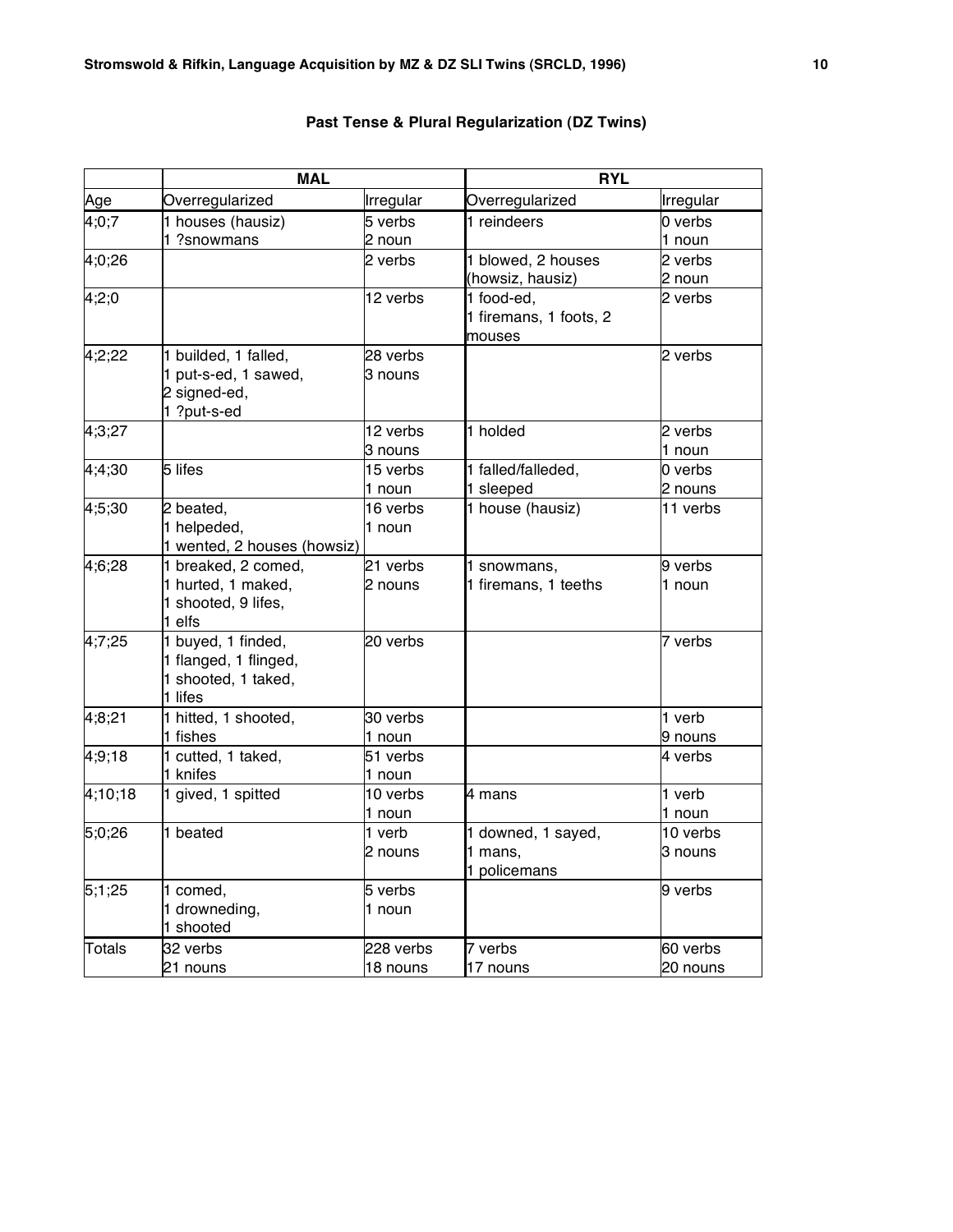|         | <b>JES</b>      |           |                 | <b>JOS</b> |  |  |
|---------|-----------------|-----------|-----------------|------------|--|--|
| Age     | Overregularized | Irregular | Overregularized | Irregular  |  |  |
| 2;8;20  |                 | 1 noun    |                 | 4 nouns    |  |  |
| 2;9;18  |                 | 1 noun    |                 |            |  |  |
| 2;10;13 |                 |           |                 |            |  |  |
| 3;0;1   |                 |           |                 |            |  |  |
| 3;1;20  |                 | 10 nouns  |                 | l1 verb    |  |  |
| 3;2;27  | 2 persons       | 6 nouns   |                 | 5 verbs    |  |  |
|         |                 |           |                 | 6 nouns    |  |  |
| 3;6;16  |                 |           |                 | 1 verb     |  |  |
|         |                 |           |                 | 4 nouns    |  |  |
| 3:11:9  | mans            | 5 verbs   | 2 mens          | 7 verbs    |  |  |
|         |                 | 2 nouns   | 2 policemans    | 2 nouns    |  |  |
| 4;0;16  | 1 knifes        | 2 verbs   | 1 mans          | 5 verbs    |  |  |
|         |                 | 2 nouns   |                 |            |  |  |
| 4;2;24  |                 | 9 verbs   | broked          | 6 verbs    |  |  |
|         |                 | ß nouns   | 1 falleded      | 3 nouns    |  |  |
| Total   | 0 verbs         | 16 verbs  | 2 verbs         | 25 verbs   |  |  |
|         | 4 nouns         | 19 nouns  | 5 nouns         | 15 nouns   |  |  |

# **Past Tense & Plural Regularization (MZ Twins)**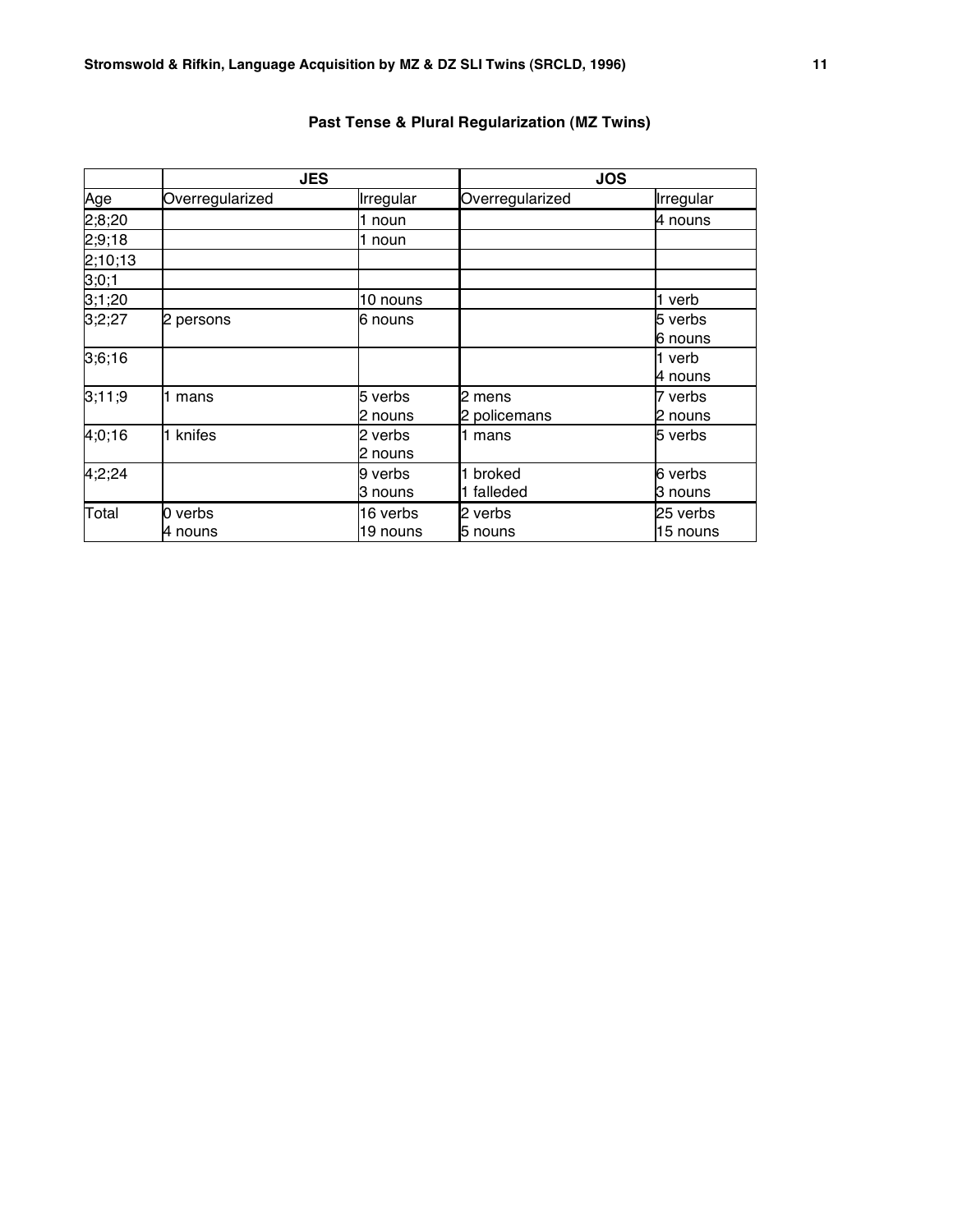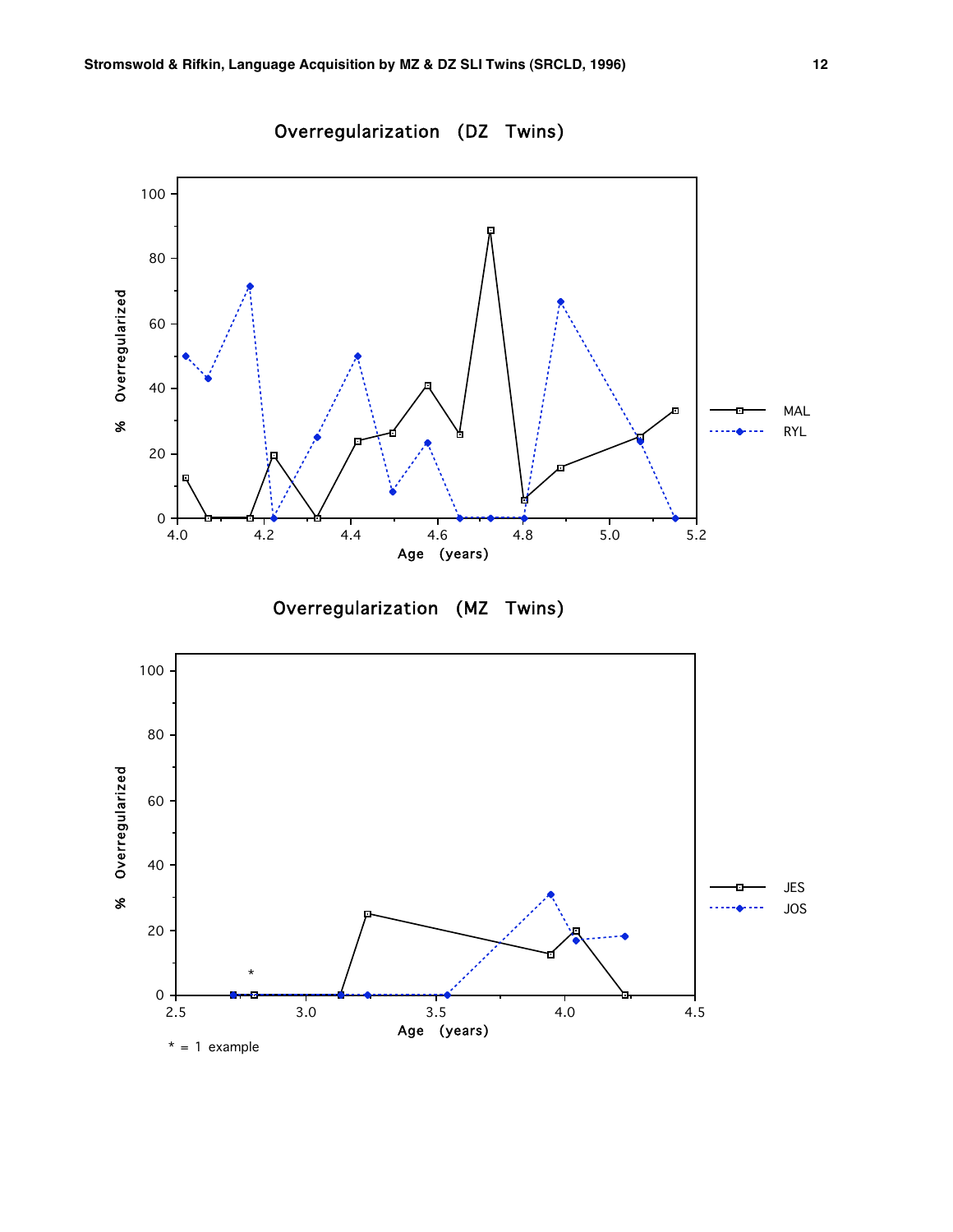

### **Pronominal Case**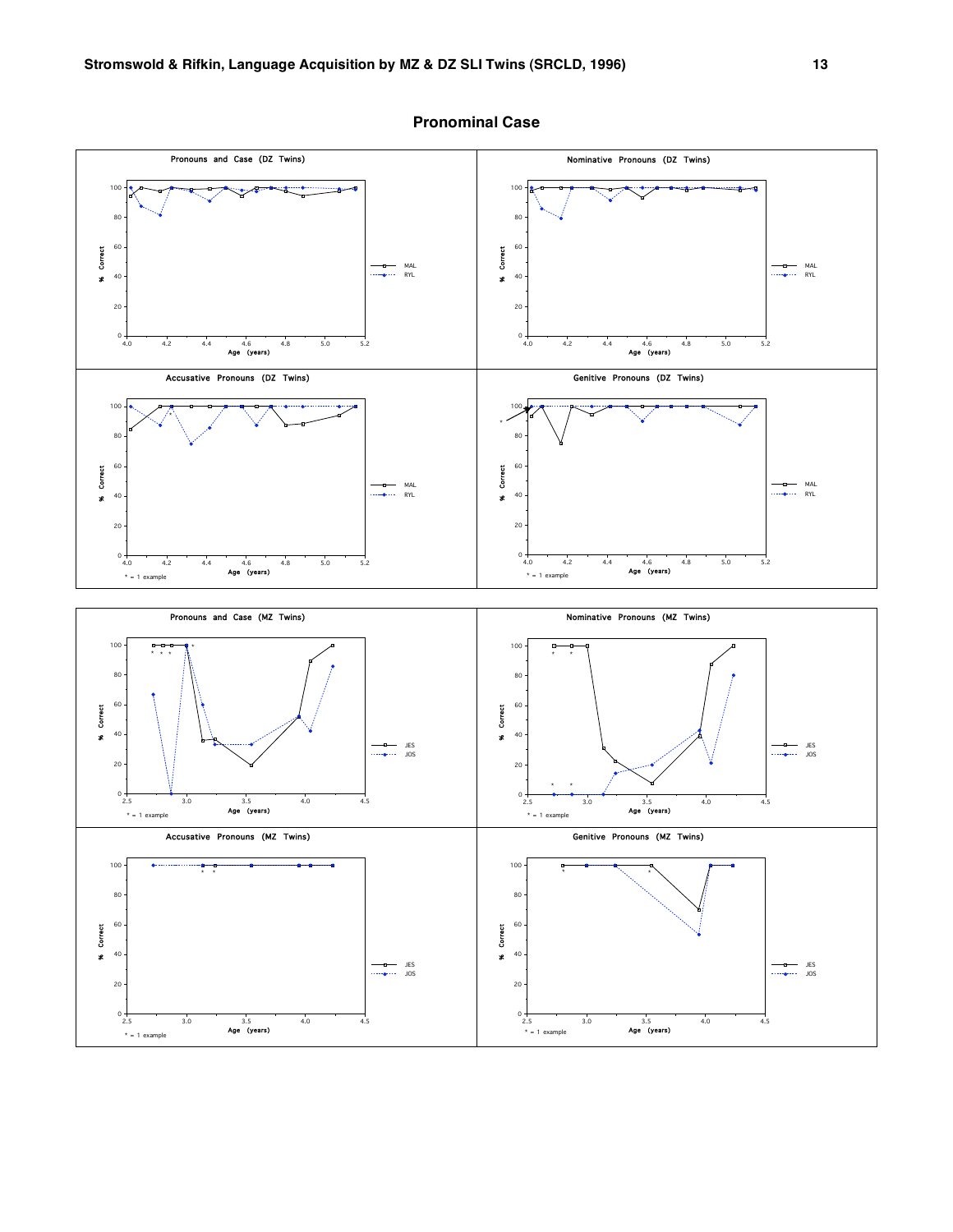

Accuracy on Singular/Plural Morphology (MZ Twins)

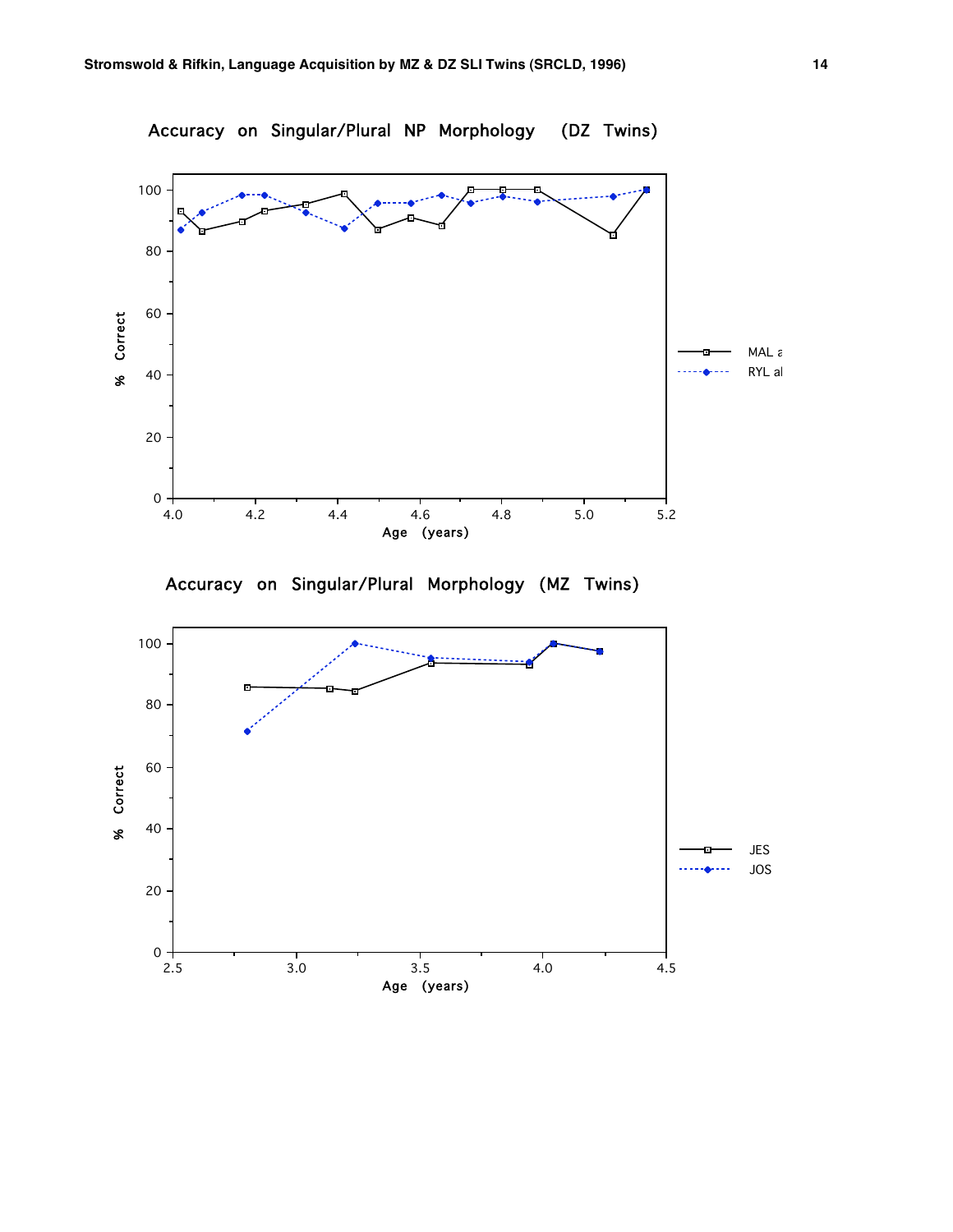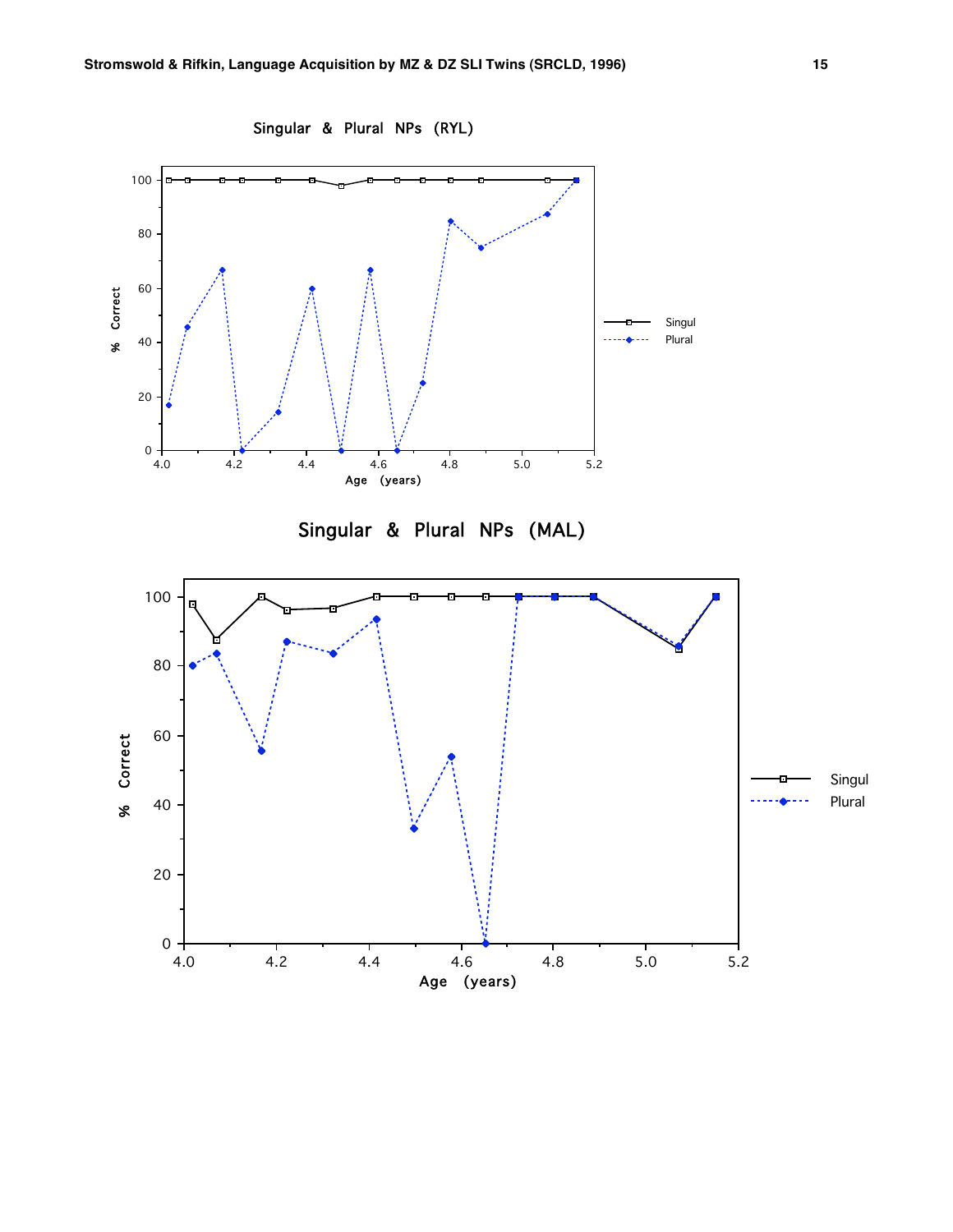